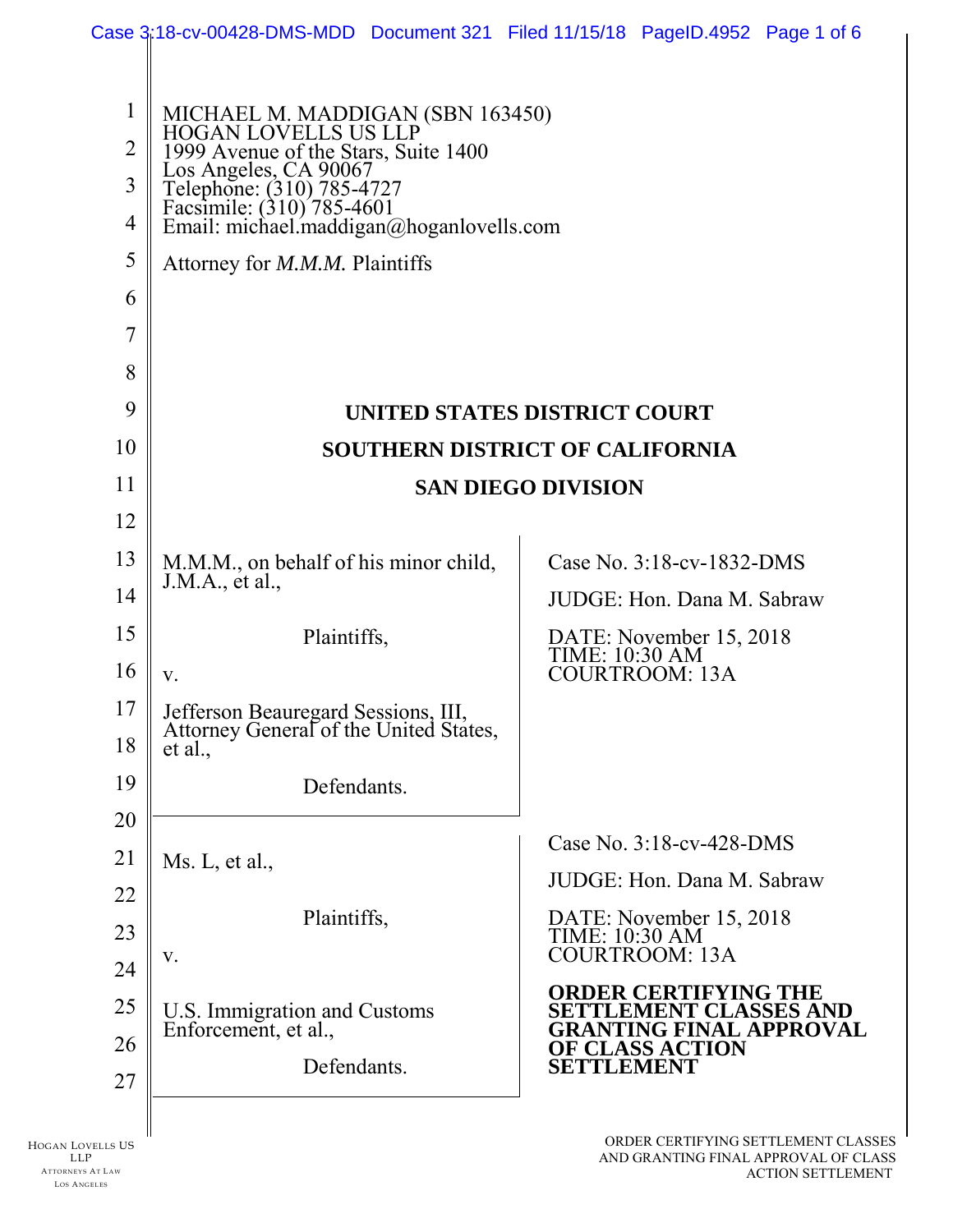1 2 Upon consideration of the Plaintiffs' Motion for Final Approval of Class Action Settlement and Certification of Settlement Classes;

3 4 5 WHEREAS, the *M.M.M.*, *Ms. L*, and *Dora* named Plaintiffs allege that they and members of the Settlement Classes were injured as a result of Defendants' actions;

6 7 8 9 10 WHEREAS, the Court granted the *M.M.M.* Plaintiffs' request for a Temporary Restraining Order temporarily restraining Defendants "from removing [specified persons] from the United States, until the merits of Plaintiffs' motion for a preliminary injunction is resolved," *M.M.M. v. Sessions*, Case No. 3:18-cv-1832- DMS (S.D. Cal.) (Aug. 16, 2018), Dkt No. 55 at 15;

11 12 13 14 WHEREAS the Court ordered the parties to consider "how they wish to proceed on the issues of class certification and Plaintiffs' entitlement to asylum proceedings" and to "meet and confer and propose a solution—one which follows the law, and is equitable and reflective of ordered governance," *id.* at 16;

15 16 WHEREAS, the parties reached a settlement agreement that was filed with the Court on September 12, 2018 ("Agreement" or "Settlement");

17 18 19 WHEREAS, on October 9, 2018, the Court granted preliminary approval of the Agreement, approved the proposed notice plan, and provisionally certified the Settlement Classes; and

20 21 22 23 24 25 WHEREAS, the Court has considered the Agreement, the filed objections to the agreement, arguments presented at the fairness hearing held on November 15, 2018, and all other submissions in connection with the parties' request for final approval of the Agreement and certification of the Settlement Classes set forth in the Agreement for the purposes of settlement only, and good cause appearing therefor;

26 27 **IT IS HEREBY ORDERED, ADJUDGED AND DECREED AS FOLLOWS:** 

HOGAN LOVELLS US LLP ATTORNEYS AT LAW 28

LOS A NG EL ES

1. The Motion is **GRANTED**.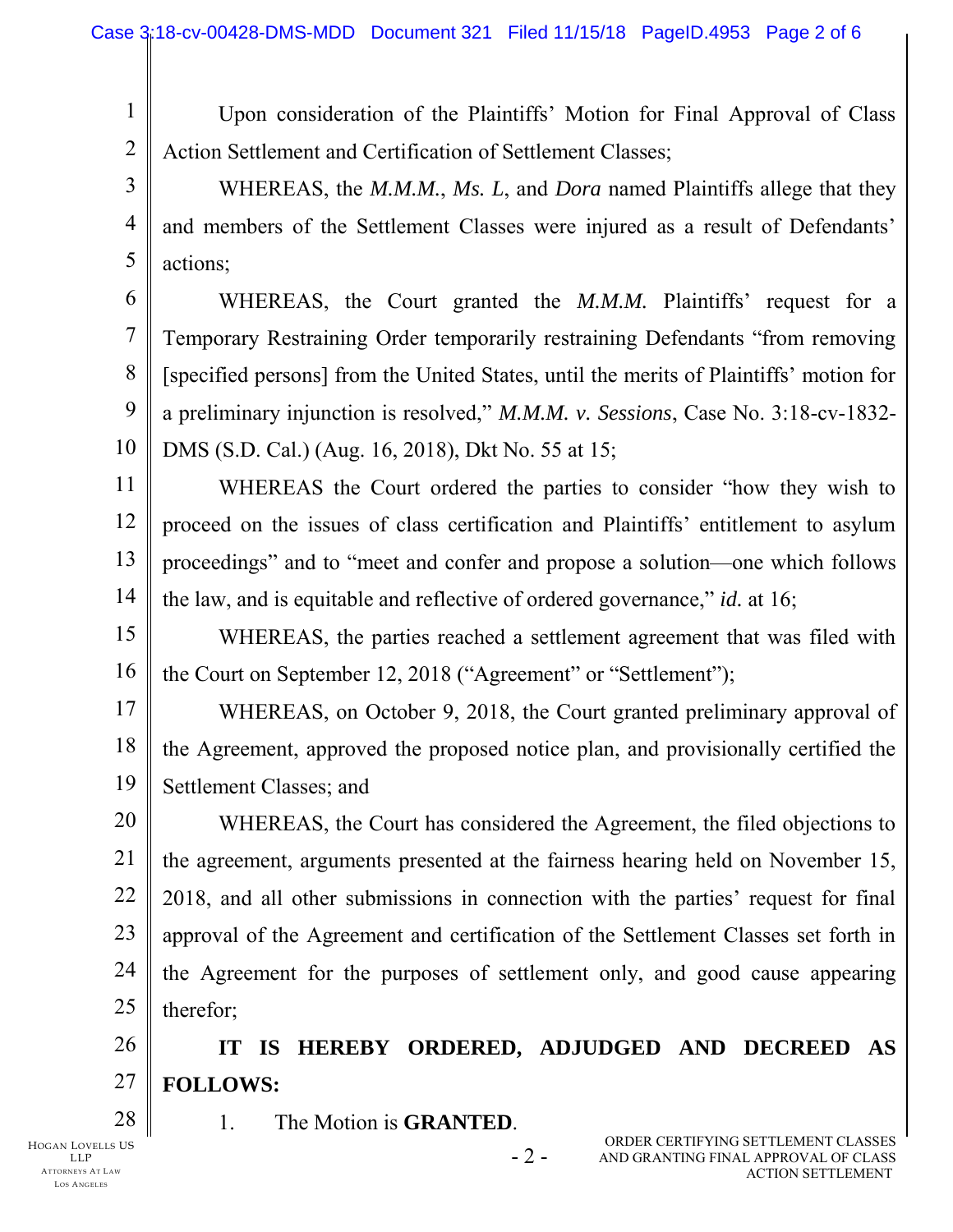## **Final Approval of the Settlement**

1

2 3 4 5 6 2. The form and method by which notice was given to the Settlement Classes met the requirements of due process, Rules  $23(c)(2)$  and  $23(e)$  of the Federal Rules of Civil Procedure, constituted the best notice practicable under the circumstances, and constituted due and sufficient notice to all persons entitled thereto.

7 8 9 10 11 3. The Court finds that: (a) the Settlement is fair, reasonable, and adequate in accordance with Fed. R. Civ. P.  $23(e)(2)$ ; (b) the Agreement was negotiated at arm's length by experienced counsel acting in good faith; and (c) there has been adequate opportunity for experienced counsel to evaluate the claims and risks at this stage of the litigation.

12 13 14 15 4. The Court has reviewed the six objections filed regarding the Settlement and carefully considered each of the issues raised by those filings, and finds that the objections do not impact the conclusion that the Settlement is fair, reasonable, and adequate.

16 17 18 19 20 5. The Court therefore finds that final approval is appropriate and hereby grants final approval of the Settlement. The parties are directed to consummate the Agreement according to its terms. The Agreement and every term thereof shall be deemed incorporated herein as if explicitly set forth and shall have the full force of an Order of the Court.

21 22 **Certification of the Settlement Classes, Appointment of Settlement Class Representatives, and Appointment of Co-Lead Counsel** 

23 24 25 26 6. For purposes of the Settlement, and only for that purpose, and without an adjudication on the merits, pursuant to Rules 23(a) and 23(b)(2) of the Federal Rules of Civil Procedure, the Court finds that the requirements for a class action are met, and hereby defines the following classes.

The class of parents is defined as follows:

HOGAN LOVELLS US LLP

27

28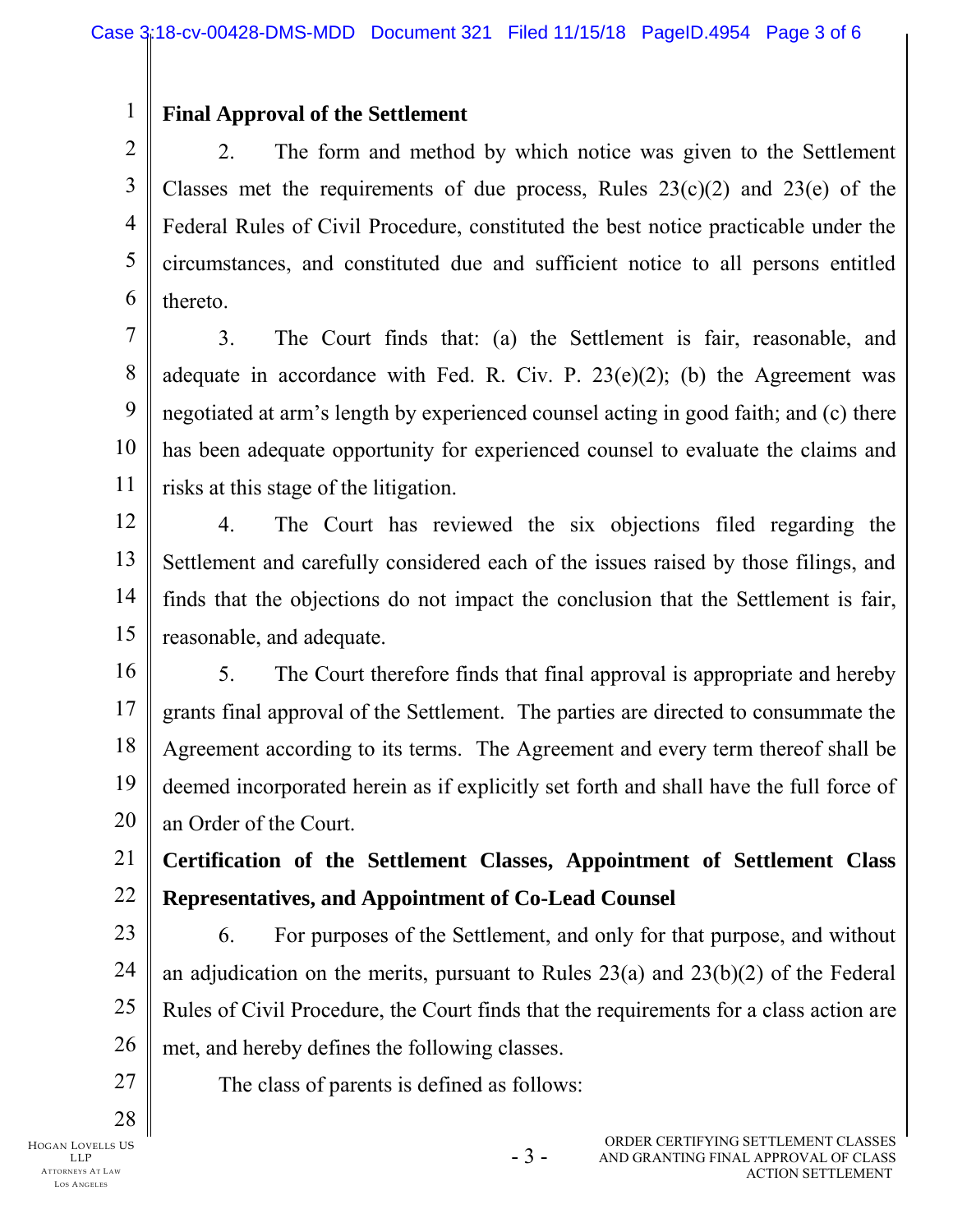|                | Case 3:18-cv-00428-DMS-MDD Document 321 Filed 11/15/18 PageID.4955 Page 4 of 6                                                                                                                                                       |  |  |  |  |  |
|----------------|--------------------------------------------------------------------------------------------------------------------------------------------------------------------------------------------------------------------------------------|--|--|--|--|--|
|                |                                                                                                                                                                                                                                      |  |  |  |  |  |
| $\mathbf{I}$   | All adult alien parents who entered the United States at or between                                                                                                                                                                  |  |  |  |  |  |
| $\overline{2}$ | designated ports of entry with their child(ren), and who, on or before<br>the effective date of this agreement: $(1)$ were detained in immigration                                                                                   |  |  |  |  |  |
| 3              | custody by the DHS; (2) have a child who was or is separated from<br>them by DHS and, on or after June 26, 2018, was housed in ORR                                                                                                   |  |  |  |  |  |
| 4              | custody, ORR foster care, or DHS custody, absent a determination<br>that the parent is unfit or presents a danger to the child; and (3) have                                                                                         |  |  |  |  |  |
| 5              | been (and whose child(ren) have been) continuously physically<br>present within the United States since June 26, 2018, whether in                                                                                                    |  |  |  |  |  |
| 6              | detention or released. The class does not include alien parents with                                                                                                                                                                 |  |  |  |  |  |
| $\overline{7}$ | criminal histories or a communicable disease, or those encountered in<br>the interior of the United States. <sup>1</sup>                                                                                                             |  |  |  |  |  |
| 8              | The class of children is defined as follows:                                                                                                                                                                                         |  |  |  |  |  |
| 9              | All alien children who are under the age of 18 on the effective date of<br>this agreement who: (1) entered the United States at or between                                                                                           |  |  |  |  |  |
| 10             | designated ports of entry with an alien parent, and who were separated<br>from their parents, on or before the effective date of this settlement                                                                                     |  |  |  |  |  |
| 11             | agreement; (2) have been or will be reunified with that parent<br>pursuant to the preliminary injunction issued by the Court in Ms. $L$ v.                                                                                           |  |  |  |  |  |
| 12             | U.S. Immigration and Customs Enforcement, No. 18-428 (S.D. Cal.<br>June 26, 2018); and (3) have been continuously physically present in                                                                                              |  |  |  |  |  |
| 13             | the United States since June 26, 2018.                                                                                                                                                                                               |  |  |  |  |  |
| 14             | The Settlement Classes are certified for settlement purposes.                                                                                                                                                                        |  |  |  |  |  |
| 15             | The Court finds that certification of the Settlement Classes is<br>7.                                                                                                                                                                |  |  |  |  |  |
| 16             | warranted in light of the Settlement under the prerequisites of Federal Rule of Civil                                                                                                                                                |  |  |  |  |  |
| 17             | Procedure $23(a)$ because: (1) the members of the Settlement Classes are so                                                                                                                                                          |  |  |  |  |  |
| 18             | numerous that joinder is impracticable; (2) there are issues of law and fact common                                                                                                                                                  |  |  |  |  |  |
| 19             | to the Settlement Classes; (3) the claims of the named Plaintiffs in $M.M.M., Ms. L,$                                                                                                                                                |  |  |  |  |  |
| 20             | and <i>Dora</i> are typical of the claims of the Settlement Class Members; and                                                                                                                                                       |  |  |  |  |  |
| 21             | (4) Plaintiffs and Class Counsel will fairly and adequately represent the interests of                                                                                                                                               |  |  |  |  |  |
| 22             | the Settlement Class Members.                                                                                                                                                                                                        |  |  |  |  |  |
| 23             | 8.<br>The Court also finds that certification of the Settlement Classes is                                                                                                                                                           |  |  |  |  |  |
| 24             | warranted in light of the Settlement under the requirements of Federal Rule of Civil                                                                                                                                                 |  |  |  |  |  |
| 25             | Procedure $23(b)(2)$ because Defendants are alleged to have acted or refused to act                                                                                                                                                  |  |  |  |  |  |
| 26             | References to a "class" or "class member" in the Agreement refer to the                                                                                                                                                              |  |  |  |  |  |
| 27             | classes described in the text, as well as alien parents who are not part of the Ms. L<br>class due to criminal history or communicable disease, but who the Court has<br>ordered must be reunified. The Agreement also addresses par |  |  |  |  |  |
| 28             | by the above description, but who have been removed from the United States.                                                                                                                                                          |  |  |  |  |  |
| vells US       | ORDER CERTIFYING SETTLEMENT CLASSES                                                                                                                                                                                                  |  |  |  |  |  |

HOGAN LOVELLS US LLP ATTORNEYS AT LAW LOS ANGELES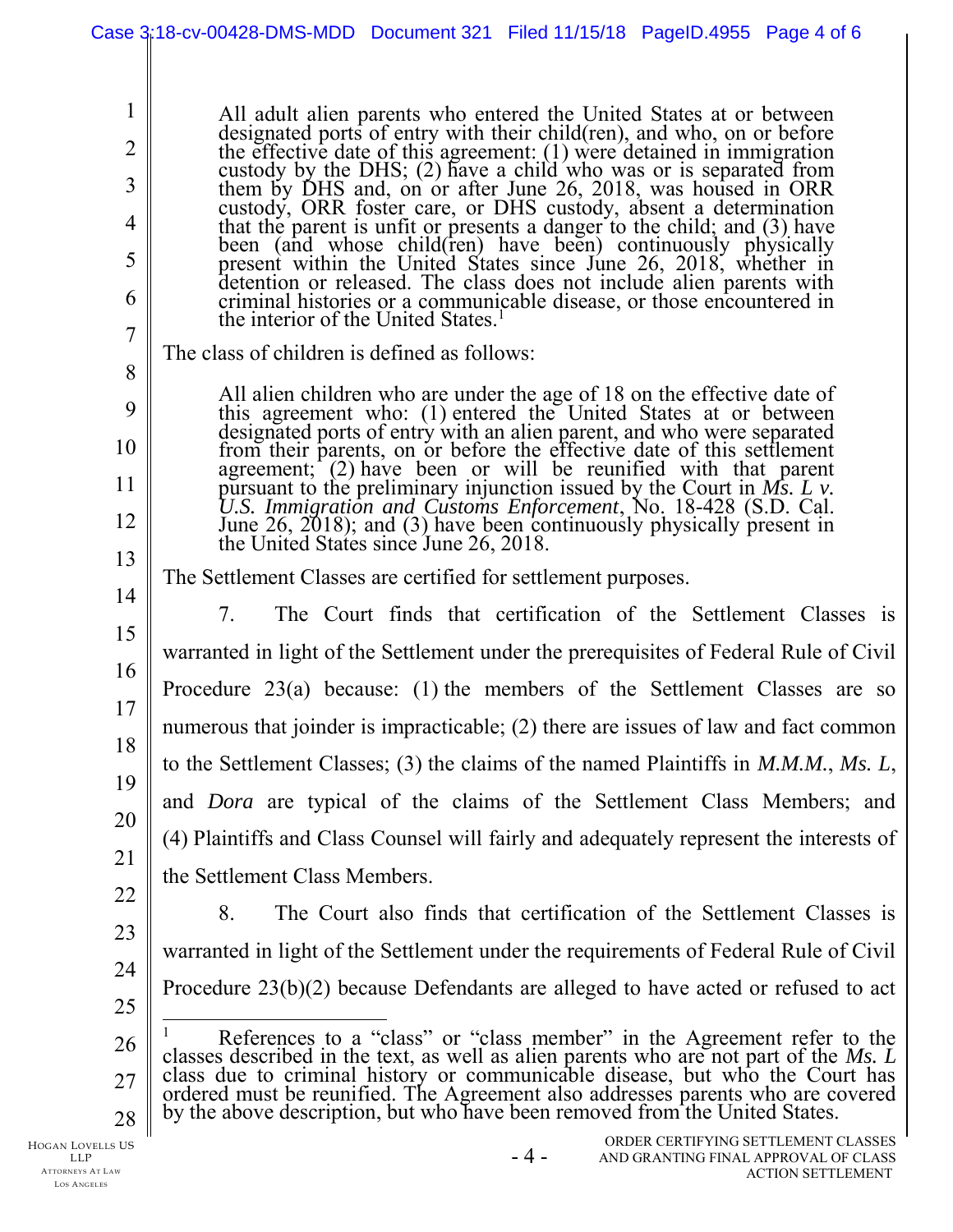1 2 3 on grounds that apply generally to the Settlement Classes, so that final injunctive relief or corresponding declaratory relief is appropriate respecting the Settlement Classes as a whole.

4 5 6 7 8 9 10 11 12 13 14 15 16 9. The Court hereby appoints the named Plaintiffs in *M.M.M.* and *Ms. L.*  (as recently amended) as Settlement Class Representatives. The Court finds that the Settlement Class Representatives will fairly and adequately protect the interests of the Settlement Classes because: (1) the interests of the Settlement Class Representatives are consistent with those of Settlement Class Members; (2) there appear to be no conflicts between or among the Settlement Class Representatives and the other Settlement Class Members; (3) the Settlement Class Representatives have been and appear to be capable of continuing to be active participants in both the prosecution and the settlement of this litigation; and (4) the Settlement Class Representatives and Settlement Class Members are represented by qualified, reputable counsel who are experienced in preparing and prosecuting large, complicated class action cases, including those concerning alleged violations of the relevant laws.

17 18 19 20 21 22 10. The requirements of Rule 23(g) of the Federal Rules of Civil Procedure are met, and the Court hereby confirms the appointment of the law firm Eversheds Sutherland, Muslim Advocates, and the Legal Aid Justice Center as counsel for the parent class for parents continuously physically present in the United States since June 26, 2018, the ACLU as counsel for parents who have been removed, and Hogan Lovells US LLP as counsel for the child class.

23 **Other Provisions** 

24 25 26 27 28 11. Neither the Agreement, nor any of its terms or provisions, nor any of the negotiations or proceedings in connection with it, shall be construed as an admission or concession by Defendants of the truth of any allegations in the litigation, or of any fault or wrongdoing of any kind, or of a lack of merit of Plaintiffs' allegations.

HOGAN LOVELLS US LLP ATTORNEYS AT LAW LOS A NG EL ES